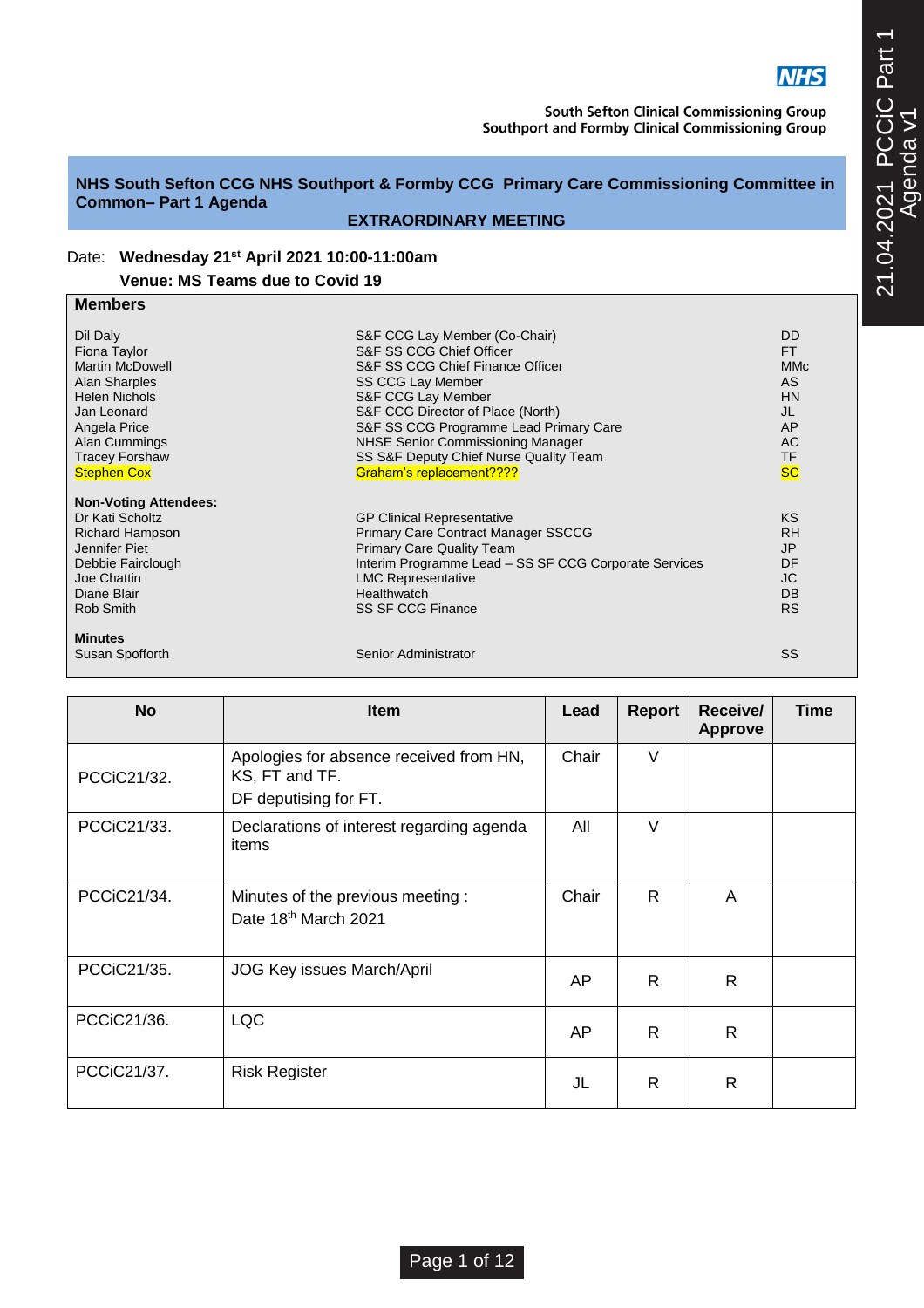# South Sefton Clinical Commissioning Group<br>Southport and Formby Clinical Commissioning Group

| <b>No</b>   | <b>Item</b>                                                                             | Lead  | <b>Report</b> | <b>Receive/</b><br><b>Approve</b> | <b>Time</b> |  |
|-------------|-----------------------------------------------------------------------------------------|-------|---------------|-----------------------------------|-------------|--|
| PCCiC21/38. | Any Other Business                                                                      |       |               |                                   |             |  |
|             |                                                                                         | Chair |               |                                   |             |  |
|             | Matters previously notified to the Chair no<br>less than 48 hours prior to the meeting. |       |               |                                   |             |  |
| PCCiC21/39. |                                                                                         |       |               |                                   |             |  |
|             | Date and time of next Meeting: 20 <sup>th</sup> May 2021 10.00am-11.00am                |       |               |                                   |             |  |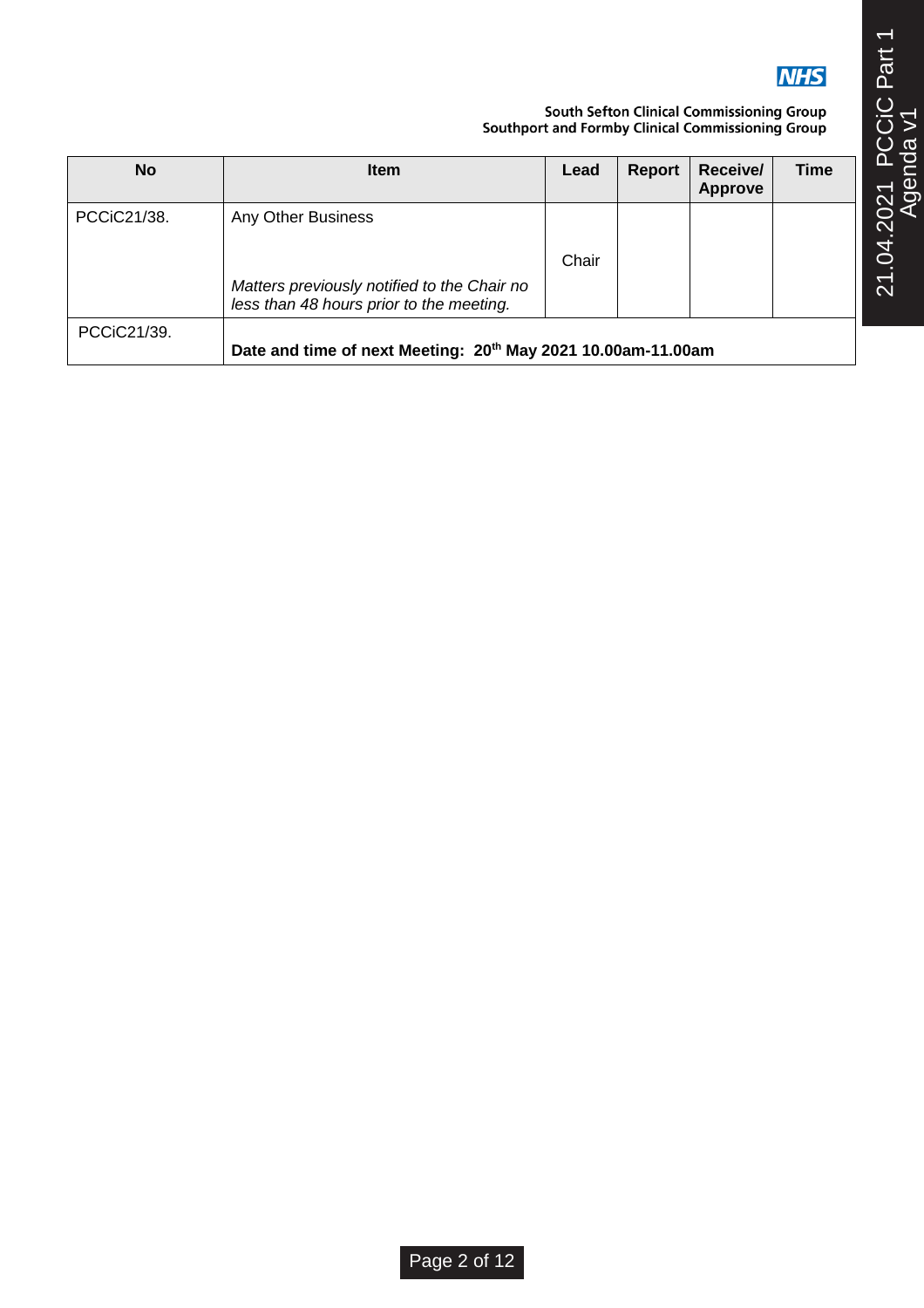## **NHS**

**South Sefton Clinical Commissioning Group** Southport and Formby Clinical Commissioning Group

### **NHS South Sefton CCG and NHS Southport & Formby CCG Primary Care Commissioning Committee in Common Approved minutes 21st April 2021 – Part 1 EXTRAORDINARY MEETING**

### **Date: Wednesday 21st April 2021**

### **Venue: MS Teams due to Covid -19 Pandemic**

| <b>Members</b>                                                                                                                                                              |                                                                                                                                                                                                                                                                                                               |                                                                                   |
|-----------------------------------------------------------------------------------------------------------------------------------------------------------------------------|---------------------------------------------------------------------------------------------------------------------------------------------------------------------------------------------------------------------------------------------------------------------------------------------------------------|-----------------------------------------------------------------------------------|
| Dil Daly<br>Fiona Taylor<br><b>Martin McDowell</b><br><b>Alan Sharples</b><br><b>Helen Nichols</b><br>Jan Leonard<br>Angela Price<br>Alan Cummings<br><b>Tracey Forshaw</b> | S&F CCG Lay Member (Co-Chair)<br>S&F SS CCG Chief Officer<br>S&F SS CCG Chief Finance Officer<br>SS CCG Lay Member<br>S&F CCG Lay Member<br>S&F CCG Director of Place (North)<br>S&F SS CCG Programme Lead Primary Care<br><b>NHSE Senior Commissioning Manager</b><br>SS S&F Deputy Chief Nurse Quality Team | DD.<br>FT.<br><b>MMc</b><br>AS<br><b>HN</b><br>JL<br>AP<br><b>AC</b><br><b>TF</b> |
| <b>Non-Voting Attendees:</b><br>Dr Kati Scholtz<br><b>Richard Hampson</b><br>Jennifer Piet<br>Debbie Fairclough<br>Joe Chattin<br>Diane Blair<br>Rob Smith                  | <b>GP Clinical Representative</b><br>Primary Care Contract Manager SSCCG<br><b>Primary Care Quality Team</b><br>Interim Programme Lead - SS SF CCG Corporate Services<br><b>LMC Representative</b><br><b>Healthwatch</b><br>SS SF CCG Finance                                                                 | <b>KS</b><br><b>RH</b><br><b>JP</b><br>DF<br>JC<br>DB<br><b>RS</b>                |
| <b>Minutes</b><br>Susan Spofforth                                                                                                                                           | Senior Administrator                                                                                                                                                                                                                                                                                          | SS                                                                                |

| <b>Attendance Tracker <math>D = Deputy</math></b> | $\checkmark$ = Present<br>$A = Apologies$    |              |              |          | $N = Non-attention$ |                 |  |  |  |
|---------------------------------------------------|----------------------------------------------|--------------|--------------|----------|---------------------|-----------------|--|--|--|
| <b>Name</b>                                       | <b>Membership</b>                            | Nov 2020     | Jan 2021     | Mar 2021 | Apr 2021            | 2021<br>λã<br>Σ |  |  |  |
| Members:                                          |                                              |              |              |          |                     |                 |  |  |  |
| Dil Daly                                          | SF CCG Lay Member (Co Chair)                 | ✓            | ✓            | ✓        | ✓                   |                 |  |  |  |
| Fiona Taylor                                      | S&F SS CCG Chief Officer                     | ✓            | N            | N        | A                   |                 |  |  |  |
| <b>Martin McDowell</b>                            | S&F SS CCG Chief Finance Officer             | ✓            | ✓            | ✓        | $\checkmark$        |                 |  |  |  |
| Alan Sharples                                     | SS CCG Lay Member                            | $\checkmark$ | $\checkmark$ | ✓        | $\checkmark$        |                 |  |  |  |
| <b>Helen Nichols</b>                              | S&F CCG Lay Member                           | ✓            | $\checkmark$ | ✓        | A                   |                 |  |  |  |
| Jan Leonard                                       | S&F CCG Director of Place (North)            | $\checkmark$ | $\checkmark$ | ✓        | ✓                   |                 |  |  |  |
| Angela Price                                      | S&F SS CCG Programme Lead Primary Care       | $\checkmark$ | $\checkmark$ | ✓        | $\checkmark$        |                 |  |  |  |
| Alan Cummings                                     | <b>NHSE Senior Commissioning Manager</b>     | $\checkmark$ | ✓            | N        | ✓                   |                 |  |  |  |
| <b>Tracy Forshaw</b>                              | SS&SFCCG Deputy Chief Nurse and Quality Lead | N            | A            | N        | A                   |                 |  |  |  |
| <b>Non-Voting Attendees:</b>                      |                                              |              |              |          |                     |                 |  |  |  |
| Dr Kati Scholtz                                   | <b>GP Clinical Representative</b>            | ✓            | ✓            | ✓        | A                   |                 |  |  |  |
| <b>Richard Hampson</b>                            | Primary Care Contracts Manager               | ✓            | $\checkmark$ | ✓        | ✓                   |                 |  |  |  |
| Joe Chattin                                       | <b>LMC Representative</b>                    | $\checkmark$ | N            | N        | N                   |                 |  |  |  |
| Debbie Fairclough                                 | SS SF CCG Corporate Services                 | N            | N            | N        | D                   |                 |  |  |  |
| Diane Blair                                       | Healthwatch                                  | $\checkmark$ | N            | A        | $\checkmark$        |                 |  |  |  |
| Rob Smith                                         | <b>SS SF CCG Finance</b>                     | N            | $\checkmark$ | ✓        | N                   |                 |  |  |  |
| Jennifer Piet                                     | Programme manager - Quality & Performance    | N            | N            | N        | $\checkmark$        |                 |  |  |  |

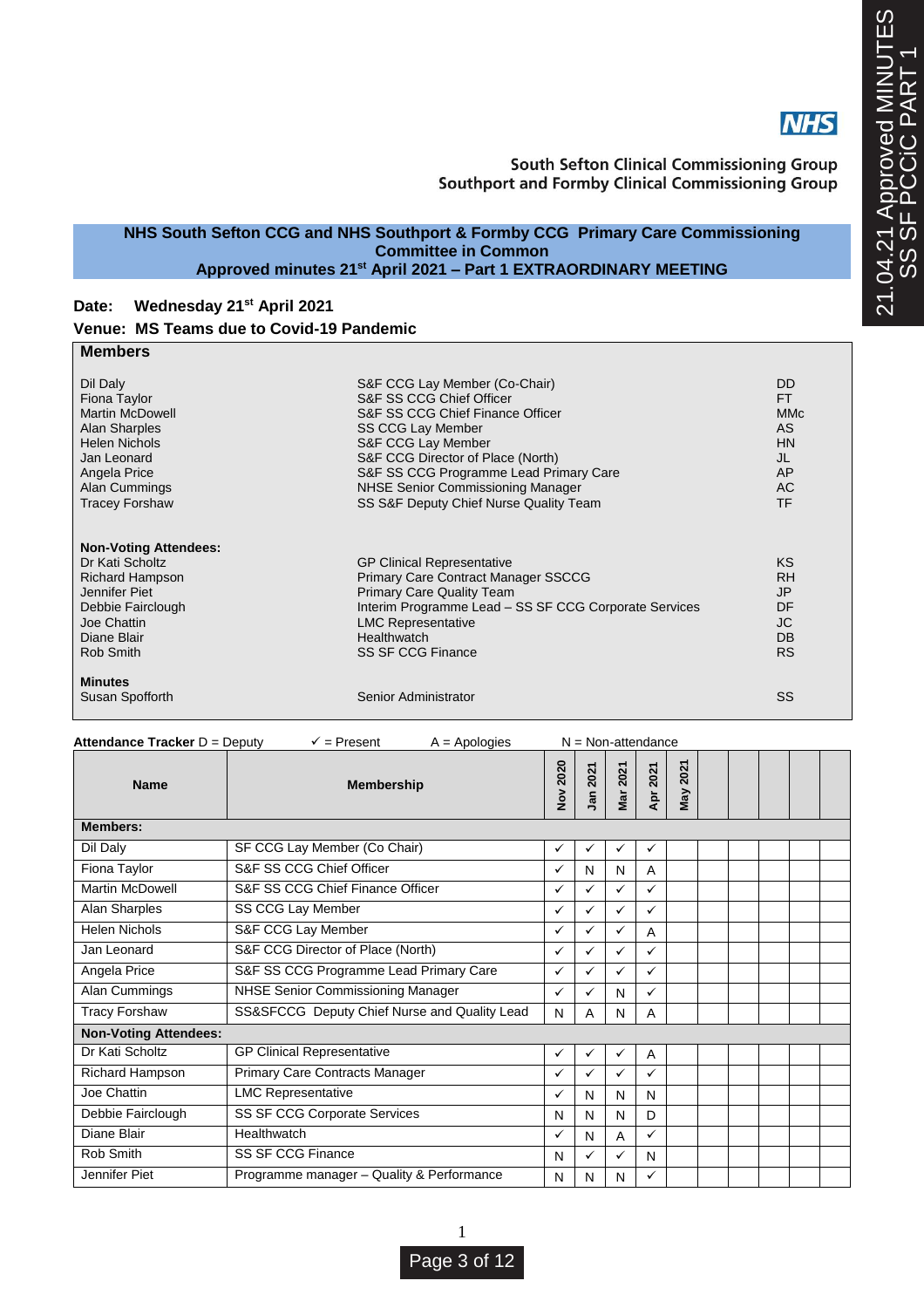21.04.21 Approved MINUTES<br>SS SF PCCIC PART 1 21.04.21 Approved MINUTES SS SF PCCiC PART 1

| <b>No</b>    | <b>Item</b>                                                                                                                                                                                                                                                                                                                                                                                                                                                                                                                                                                           | <b>Action</b> |
|--------------|---------------------------------------------------------------------------------------------------------------------------------------------------------------------------------------------------------------------------------------------------------------------------------------------------------------------------------------------------------------------------------------------------------------------------------------------------------------------------------------------------------------------------------------------------------------------------------------|---------------|
| PCCiC 21/31. | <b>Introductions and apologies</b>                                                                                                                                                                                                                                                                                                                                                                                                                                                                                                                                                    |               |
|              | DD opened the meeting; apologies were received from HN, KS, FT and TF.<br>DF deputising for FT.                                                                                                                                                                                                                                                                                                                                                                                                                                                                                       |               |
| PCCiC 21/32. | <b>Declarations of interest</b>                                                                                                                                                                                                                                                                                                                                                                                                                                                                                                                                                       |               |
|              | There were no declarations of interest declared that had a direct impact on<br>the meeting's proceedings.                                                                                                                                                                                                                                                                                                                                                                                                                                                                             |               |
| PCCiC 21/33. | Minutes of the previous meeting                                                                                                                                                                                                                                                                                                                                                                                                                                                                                                                                                       |               |
|              | Date: Thursday 18 <sup>th</sup> March 2021 agreed with no changes or issues raised.                                                                                                                                                                                                                                                                                                                                                                                                                                                                                                   |               |
| PCCiC 21/34. | Reports from the Joint Operational Group - JL                                                                                                                                                                                                                                                                                                                                                                                                                                                                                                                                         |               |
|              | March<br>JOG has received a list closure application which requires further<br>clarification in order to consider<br>An application to extend a GP retainer was approved<br>Protected learning time plans will be discussed by a task and finish in<br>$\bullet$<br>light of the closer working with PCNs<br>No questions were asked<br>April<br>• PC24 have taken over Out of Hours provision from 1 <sup>st</sup> April.<br>The<br>feedback from Stakeholders has been positive.<br>LQC 20/21 is currently being refreshed<br>The process for improvement grants was discussed<br>٠ |               |
|              | Feedback was received on LEDER reporting and safeguarding issues.<br>٠<br>No questions were asked                                                                                                                                                                                                                                                                                                                                                                                                                                                                                     |               |
|              |                                                                                                                                                                                                                                                                                                                                                                                                                                                                                                                                                                                       |               |
| PCCiC 21/35. | $LQC - AP$                                                                                                                                                                                                                                                                                                                                                                                                                                                                                                                                                                            |               |
|              | AP provided attachment re local quality contract.                                                                                                                                                                                                                                                                                                                                                                                                                                                                                                                                     |               |
|              | LQC Phase 6 began in July 2020, the introduction had been delayed<br>due to the COVID pandemic<br>Phase 6 was suspended in January 2021 to enable primary care to<br>٠<br>focus on the COVID vaccination programme<br>The vaccination programme is still continuing with 2 <sup>nd</sup> doses being more<br>$\bullet$                                                                                                                                                                                                                                                                |               |
|              | complex to organise/administer due to availability of two different<br>vaccinations, the time period needed between doses and the volume of<br>queries from patients<br>There has been a delay in information from NHSE regarding national<br>$\bullet$                                                                                                                                                                                                                                                                                                                               |               |
|              | changes to QOF and DES's. A Phase 7 scheme is in development, but<br>is reliant on knowing what is in the national schemes to avoid duplication<br>In March 2021 the Leadership Team agreed a proposal to extend<br>$\bullet$<br>the suspension of Part 1 LQC schemes until the end of Quarter 1.                                                                                                                                                                                                                                                                                     |               |
|              |                                                                                                                                                                                                                                                                                                                                                                                                                                                                                                                                                                                       |               |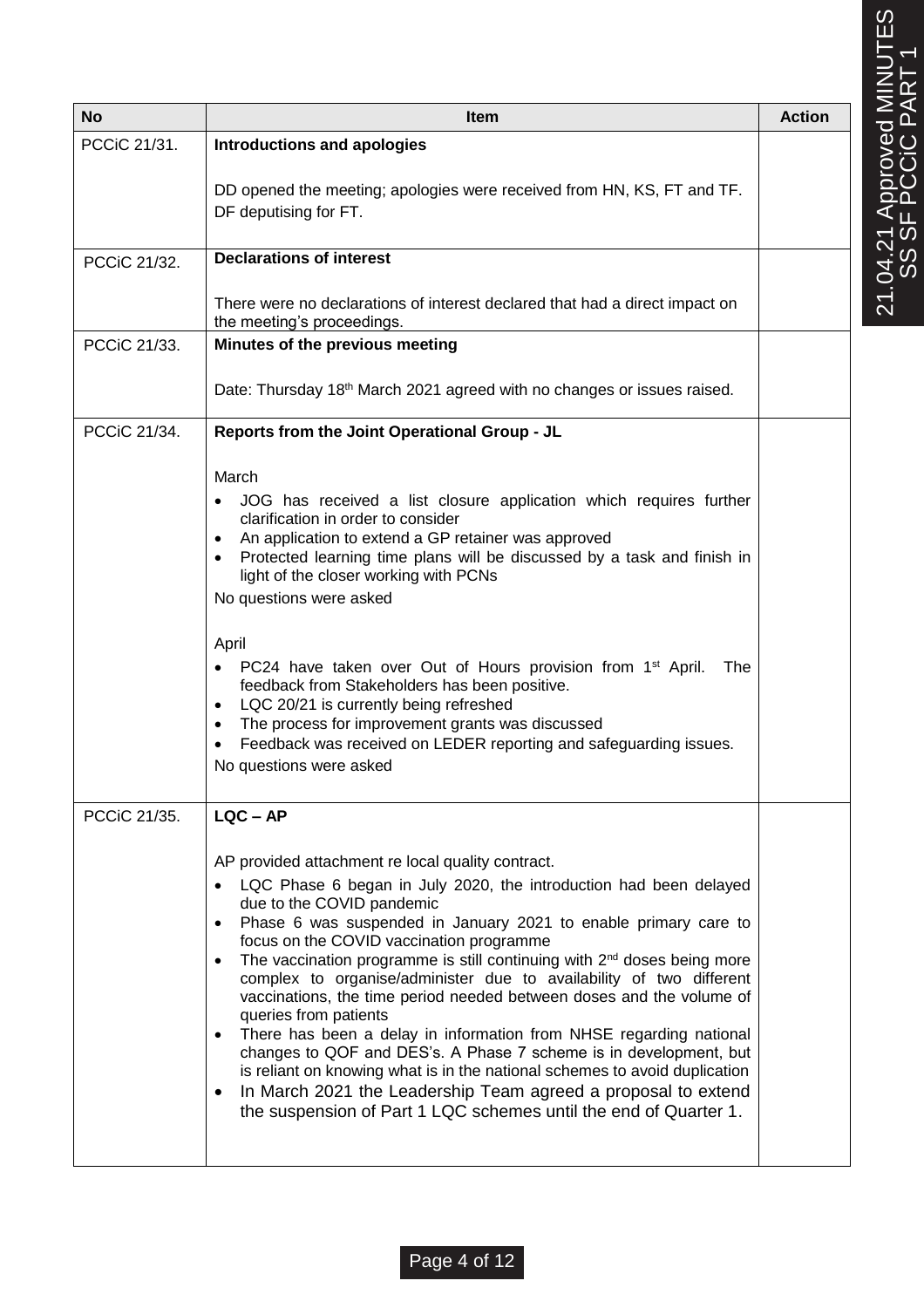|                           | JL stated that they will bring a paper with suggested new LQC proposal<br>$\bullet$<br>going forward for discussion at the next meeting in May.                                                                                                                                                                                                                                                                                 |  |  |  |  |
|---------------------------|---------------------------------------------------------------------------------------------------------------------------------------------------------------------------------------------------------------------------------------------------------------------------------------------------------------------------------------------------------------------------------------------------------------------------------|--|--|--|--|
|                           | Reason for paper today, is for this Committee's ratification of a decision<br>made in March by the Leadership Team to suspend Phase 6 LQC Part 1<br>schemes until the end of Quarter 1, with the introduction of a new LQC from<br>Quarter 2.                                                                                                                                                                                   |  |  |  |  |
|                           | Group ratified to suspend LQC.                                                                                                                                                                                                                                                                                                                                                                                                  |  |  |  |  |
| PCCiC 21/36.              | <b>Primary Care Risk Register Part 1</b>                                                                                                                                                                                                                                                                                                                                                                                        |  |  |  |  |
|                           | The risk register was reviewed and updated.                                                                                                                                                                                                                                                                                                                                                                                     |  |  |  |  |
|                           | C33 – Primary Care / Secondary interface, has improved more of an issue<br>in South Sefton than S&F CCG. A number of issues arose from the<br>interface. GPs did feel was improving but not sufficiently to reduce the risk.<br>The committee decided to keep this risk on as still problematic.                                                                                                                                |  |  |  |  |
|                           | JC03 - General Practice pressure, this is not mitigated. Significant work<br>around 2 <sup>nd</sup> doses of COVID vaccine. Access remains an issue, despite a<br>significant increase in appointments (on line, via telephone) and via different<br>service offerings, the expectation from the general public would appear to<br>be regarding face to face appointments. Further work to be done to<br>understand the issues. |  |  |  |  |
|                           | JC05 - PCSE - no update, issues continue.                                                                                                                                                                                                                                                                                                                                                                                       |  |  |  |  |
|                           | JC39 - Vaccination Programme is much more stable now, with better access<br>to staffing and workforce as sites developed.<br>Care home 2 <sup>nd</sup> doses and housebound has been difficult due to patient<br>movement. Both CCGs doing well in terms of vaccine uptake.                                                                                                                                                     |  |  |  |  |
|                           | JC41 – Estates in South Sefton. A meeting has taken place and actions<br>have been identified. Further meetings planned going forward.                                                                                                                                                                                                                                                                                          |  |  |  |  |
|                           | AS said risks JC05 and JC41 the narrative gives reference to 2018 in both<br>of them, would like to know when the earlier narrative will be dropped if no<br>longer relevant.<br>DF advised that this has previously been discussed but resolution delayed                                                                                                                                                                      |  |  |  |  |
|                           | due to the pandemic.                                                                                                                                                                                                                                                                                                                                                                                                            |  |  |  |  |
| PCCiC 21/37.              | <b>Any Other Business</b><br>None discussed<br>Matters previously notified to the chair no less than 48 hours prior to<br>the meeting.                                                                                                                                                                                                                                                                                          |  |  |  |  |
| <b>Meeting Concluded.</b> |                                                                                                                                                                                                                                                                                                                                                                                                                                 |  |  |  |  |
|                           | Date of Next Meeting: Thursday 20 <sup>th</sup> May 2021 10.00am-11.00am.                                                                                                                                                                                                                                                                                                                                                       |  |  |  |  |
| <b>Venue: MS Teams</b>    |                                                                                                                                                                                                                                                                                                                                                                                                                                 |  |  |  |  |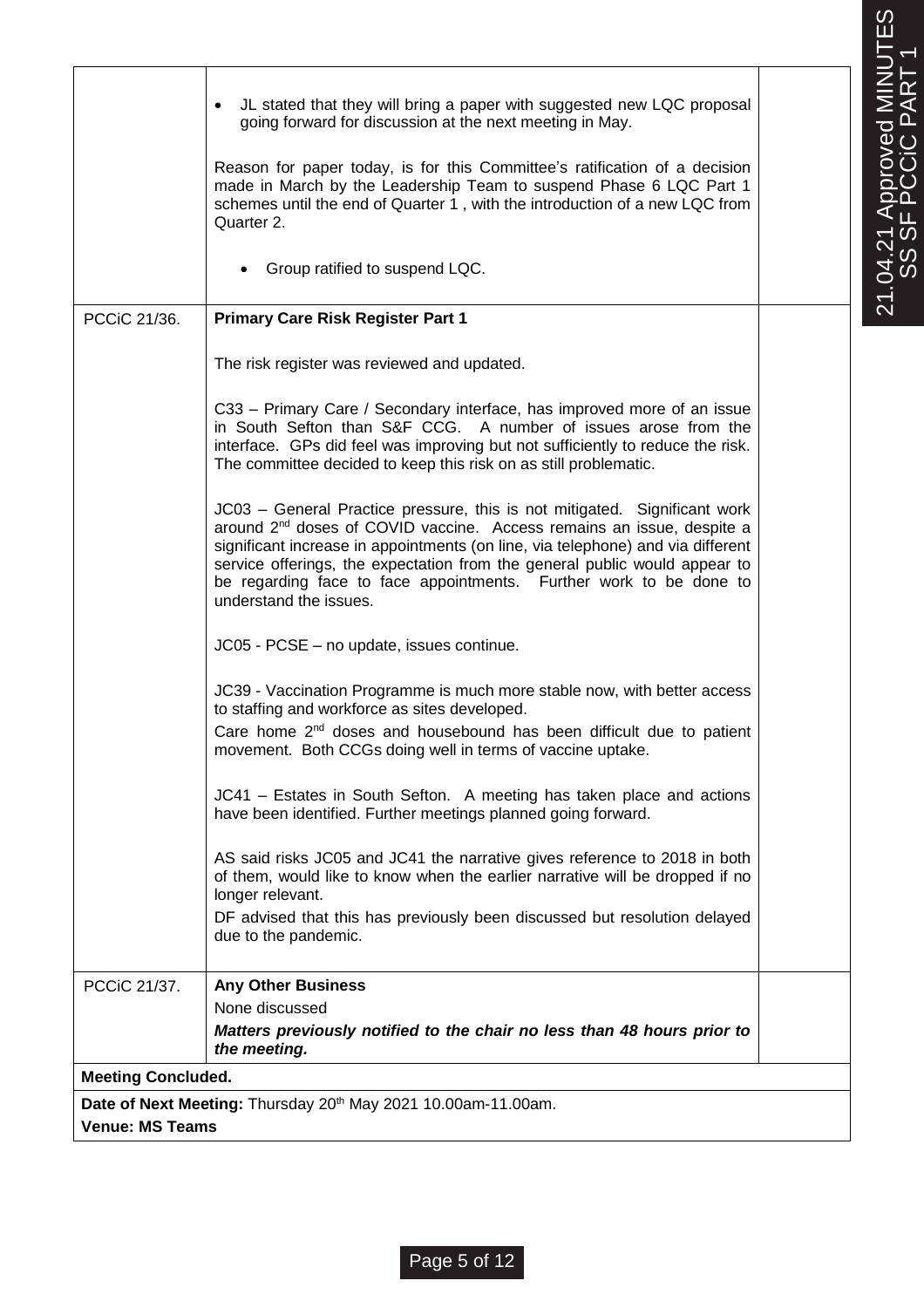JOG Key issues for PCCCiC March 2021

## **Key Issues Reporting to Primary Care Commissioning Committee in Common**

South Sefton Clinical Commissioning Group Southport and Formby Clinical Commissioning Group

**South Sefton Primary Care Joint Operational Group, Thursday 11th March <sup>2021</sup> Southport and Formby Clinical Commissioning Group**

**Chair: Jan Leonard**

### **Key Issues to report back to the Primary Care Commissioning Committee in Common**

The group reviewed an application for a list closure from Drs Bird & Kassha practice in Crosby. The group felt the application lacked detail and asked for the practice to resubmit with an action plan in order for a decision to be made.

Estates issues within Crosby (and wider issues in South Sefton) were discussed and it was agreed that a meeting with key stakeholders would be convened to discuss further.

An application to merge the practice lists of Dr Sapres practices in Maghull was supported – the two contracts operate from a single site and will reduce administration in the future.

An application for an extension to the GP retainer scheme was approved for a South Sefton practice. This will support our workforce aspirations to increase the number of GPs working in Sefton.

The group discussed the Protected Learning Time agenda and agreed to mobilise a small task and finish group to review the agenda in light of closer working with PCNs during quarter two.

The group reviewed the funding now devolved to CCGs (from NHSE) to support resilience, and GP Forward View funding streams around retention and reception training.

The risk register was reviewed.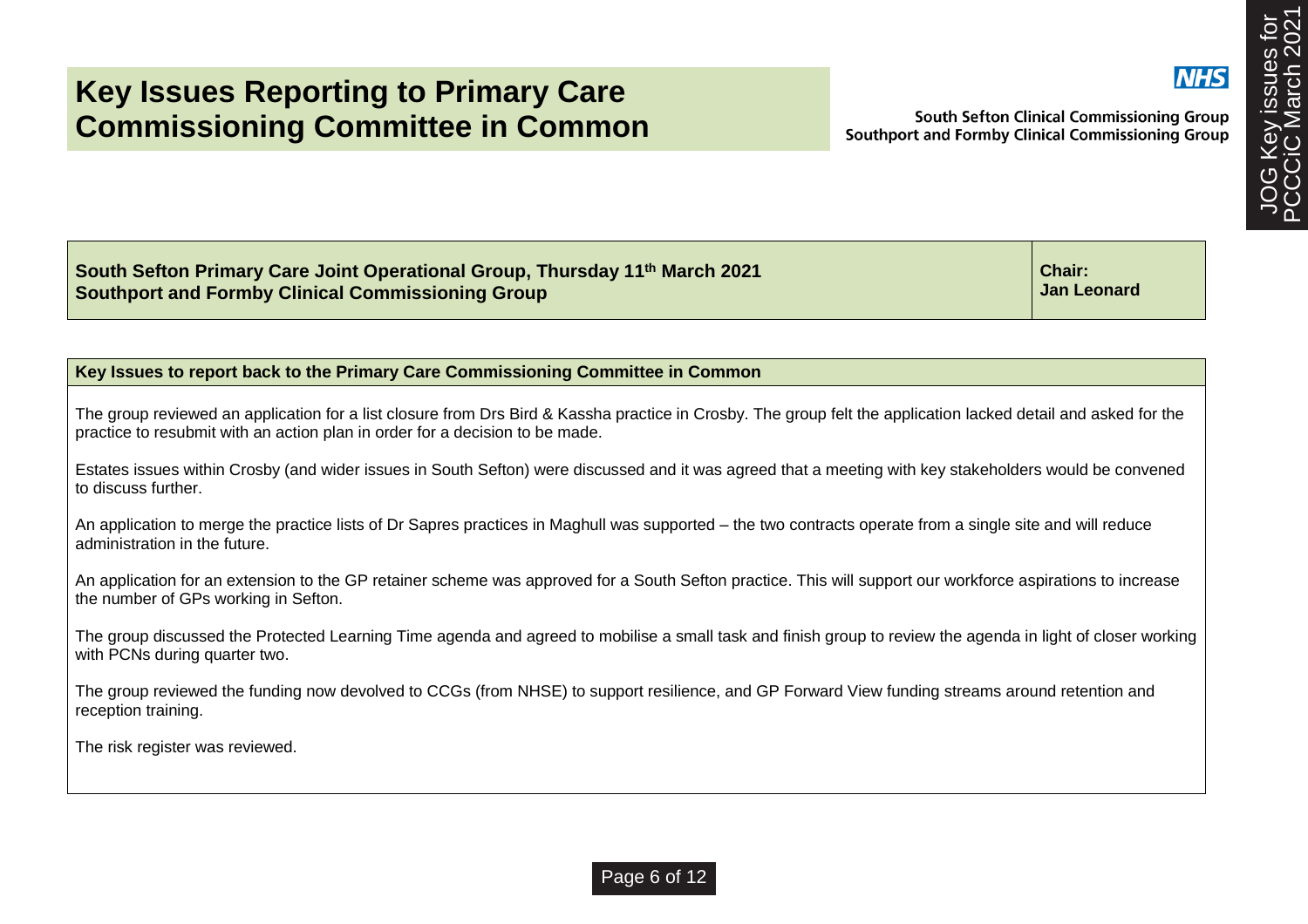Page 7 of 12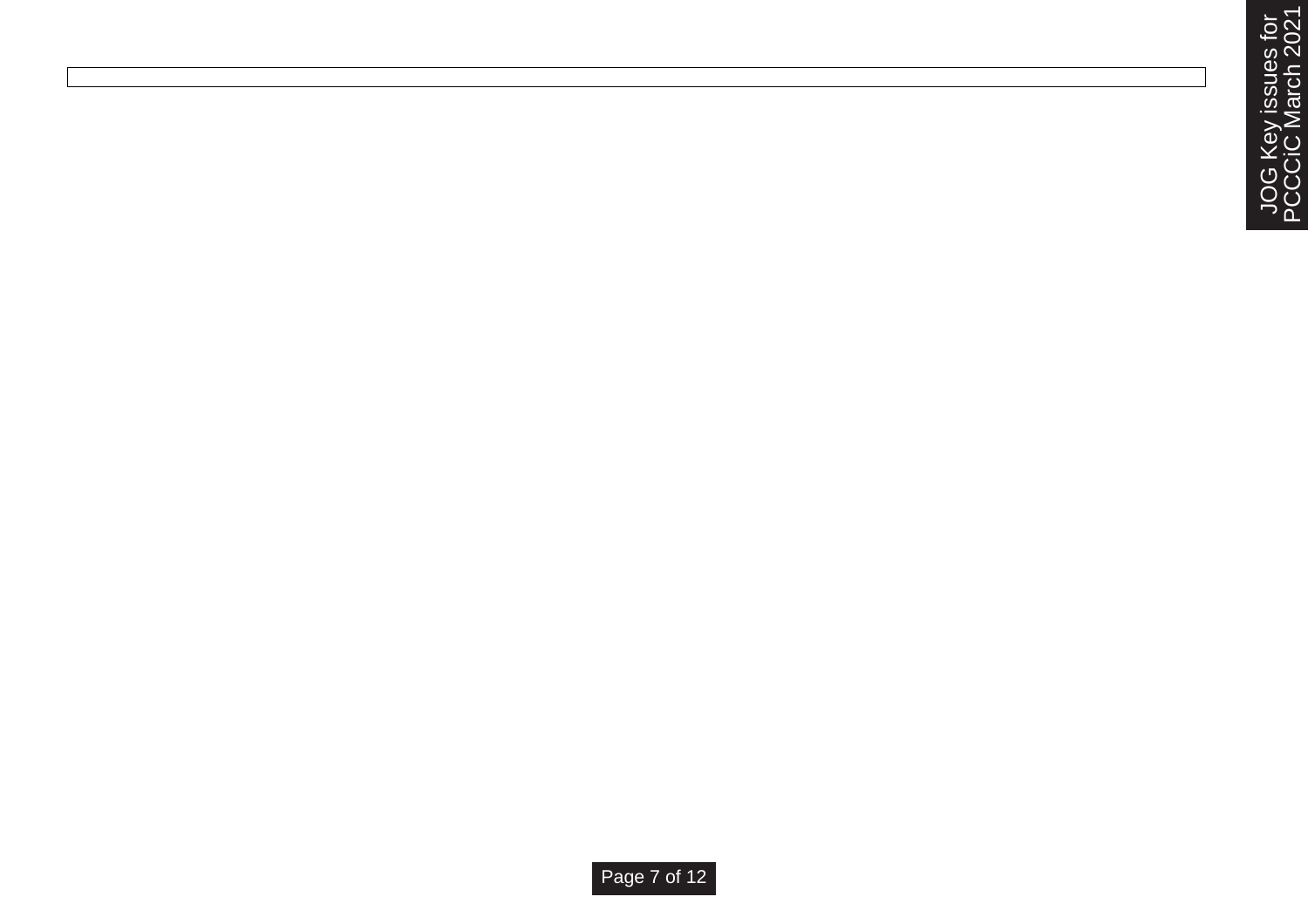## **Key Issues Report to Primary Care Commissioning Committee**

**South Sefton Clinical Commissioning Group** Southport and Formby Clinical Commissioning Group

**SF SS NHSE Joint Operational Group, Thursday 8th April 2021Chair:** 

**Information Points for Joint Commissioning Committees (for noting)**

The group noted the new provider for Primary Medical Services out of hours had commenced on 1<sup>st</sup> April 21. PC24 took over from Go to Doc, communications from PC24 have been shared with all practices.

The group discussed the LQC for 21/22 and plans to review and refresh now that guidance had been issued regarding the Network Contract Directed Enhanced Service and the Quality and Outcomes Framework.

The process for Improved Grants was discussed noting the requirement for expressions of interest to be submitted to NHSE ahead of further CCG scrutiny.

The quality team fed back on LEDER reporting and safeguarding issues.

Page 8 of 12

### **NHS**

**Jan Leonard**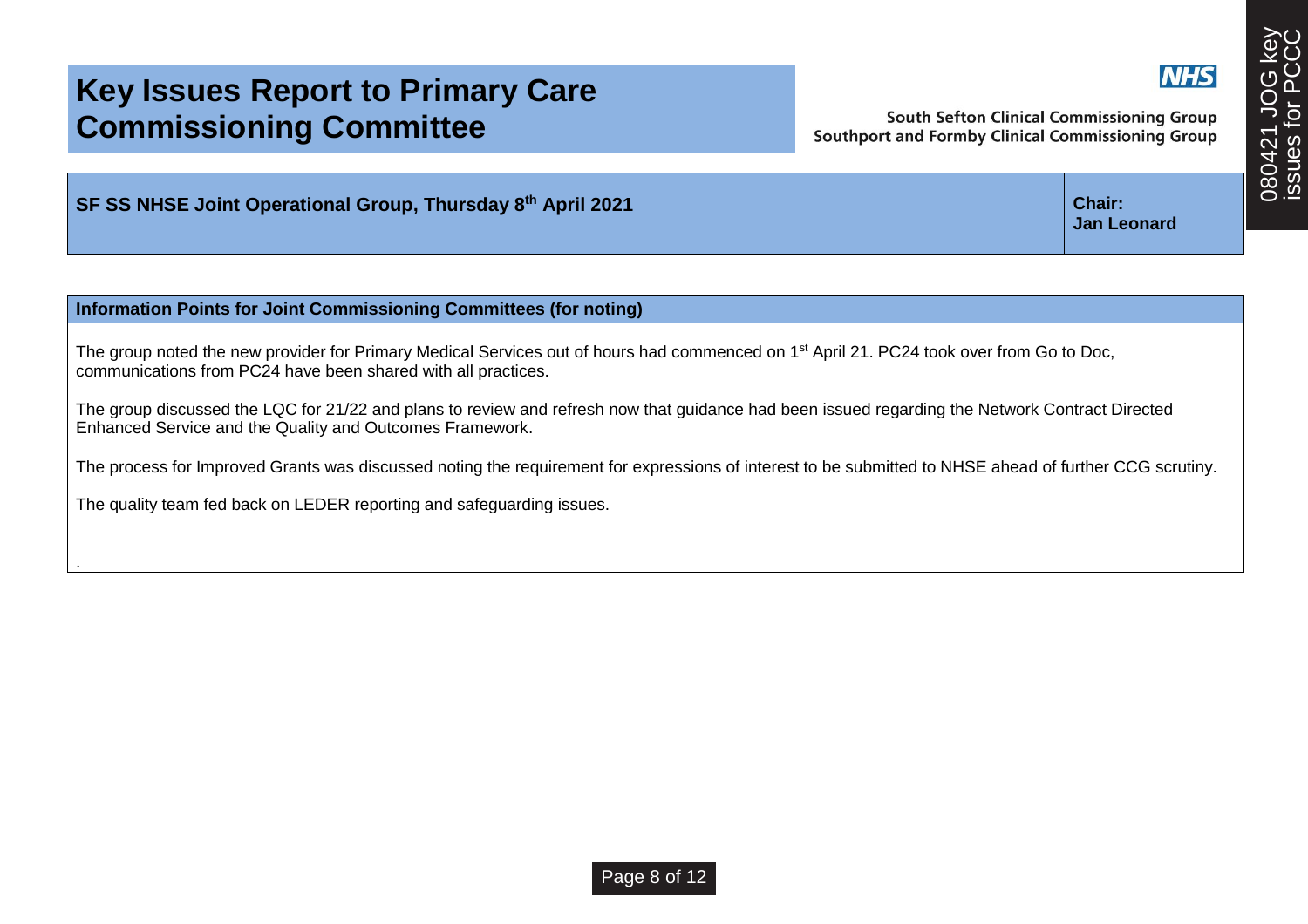

## **PRIMARY CARE COMMISSIONING COMMITTEE in COMMON April 2021**

| Agenda Item:            | <b>Author of the Paper:</b>                                         | <b>Clinical Lead:</b> |
|-------------------------|---------------------------------------------------------------------|-----------------------|
| Report date: April 2021 | Angela Price<br>Primary Care Clinical Lead<br>Southseftonccg.nhs.uk | Kati Scholtz          |

**Title:** Local Quality Contract

### **Summary/Key Issues:**

CCG's are unable to continue to commission services via Local Enhanced Services within Primary Care. A Local Quality Contract (LQC) is commissioned from General Practice via an NHS Standard Contract.

The Phase 6 LQC was approved in March 2020, however was not implemented due to COVID 19. A revised LQC was approved and started in July 2020, then suspended in January 2021due to the letter issued on the  $7<sup>th</sup>$  January by NHSE which advised that capacity should be released to enable focus on the COVID vaccination programme.

**Recommendation**

The Committee is asked to ratify the decision taken at Leadership Team to support the suspension of phase 6 LQC until the end of quarter 1.

| Receive |  |
|---------|--|
| Approve |  |
| Ratifv  |  |

|   | Links to Corporate Objectives 2020/21                                                                                                                                                                                                               |  |  |  |  |  |
|---|-----------------------------------------------------------------------------------------------------------------------------------------------------------------------------------------------------------------------------------------------------|--|--|--|--|--|
|   | To support the implementation of Sefton2gether and its positioning as a key delivery plan that<br>will realise the vision and ambition of the refreshed Health and Wellbeing Strategy.                                                              |  |  |  |  |  |
| X | To ensure that the CCG continues to aspire to improve performance and quality across the<br>mandated constitutional measures.                                                                                                                       |  |  |  |  |  |
|   | To ensure delivery of the CCG's QIPP plan and to align it with Sefton2gether and the work plan<br>of established programmes including Primary Care Networks, the Provider Alliance, Acute<br>Sustainability and the Integrated Commissioning Group. |  |  |  |  |  |
| X | To support primary care development ensuring robust and resilient general practice services<br>and the development of Primary Care Networks (PCNs).                                                                                                 |  |  |  |  |  |
|   | To work with partners to achieve the integration of primary and specialist care; physical and<br>mental health services and health with social care as set out in the NHS long-term plan and as                                                     |  |  |  |  |  |

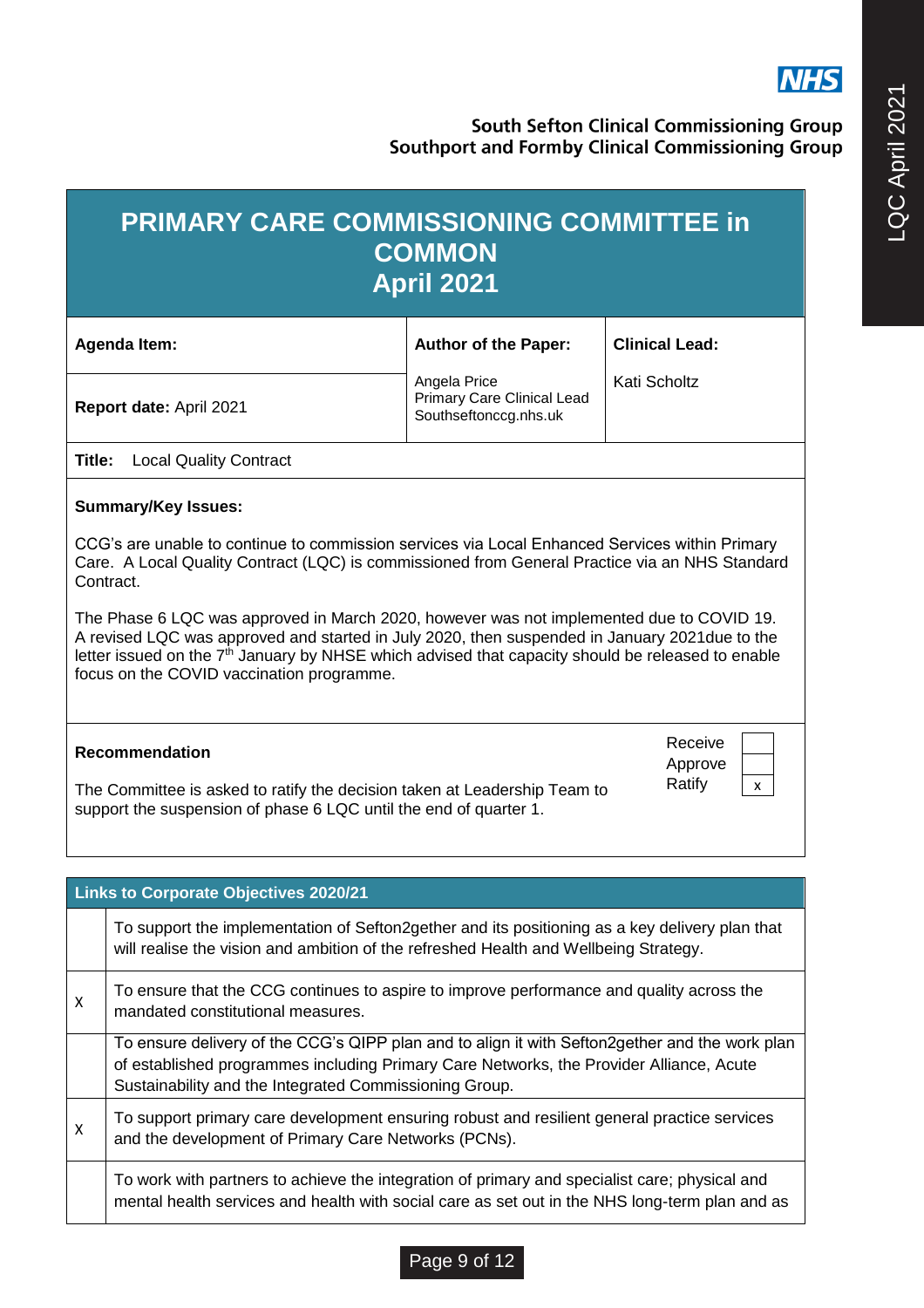part of an accepted place-based operating model for Sefton.

To progress a potential CCG merger to have in place an effective clinical commissioning group function.

| <b>Process</b>                             | <b>Yes</b> | <b>No</b> | N/A | <b>Comments/Detail (x those that apply)</b> |
|--------------------------------------------|------------|-----------|-----|---------------------------------------------|
| <b>Patient and Public</b><br>Engagement    |            | X         |     |                                             |
| <b>Clinical Engagement</b>                 |            | Υ         |     |                                             |
| <b>Equality Impact Assessment</b>          |            | N         |     |                                             |
| Legal Advice Sought                        |            | N         |     |                                             |
| <b>Quality Impact Assessment</b>           |            | N         |     |                                             |
| <b>Resource Implications</b><br>Considered |            | Υ         |     |                                             |
| Locality Engagement                        |            | N         |     |                                             |
| Presented to other<br>Committees           | X          |           |     | CCG leadership team                         |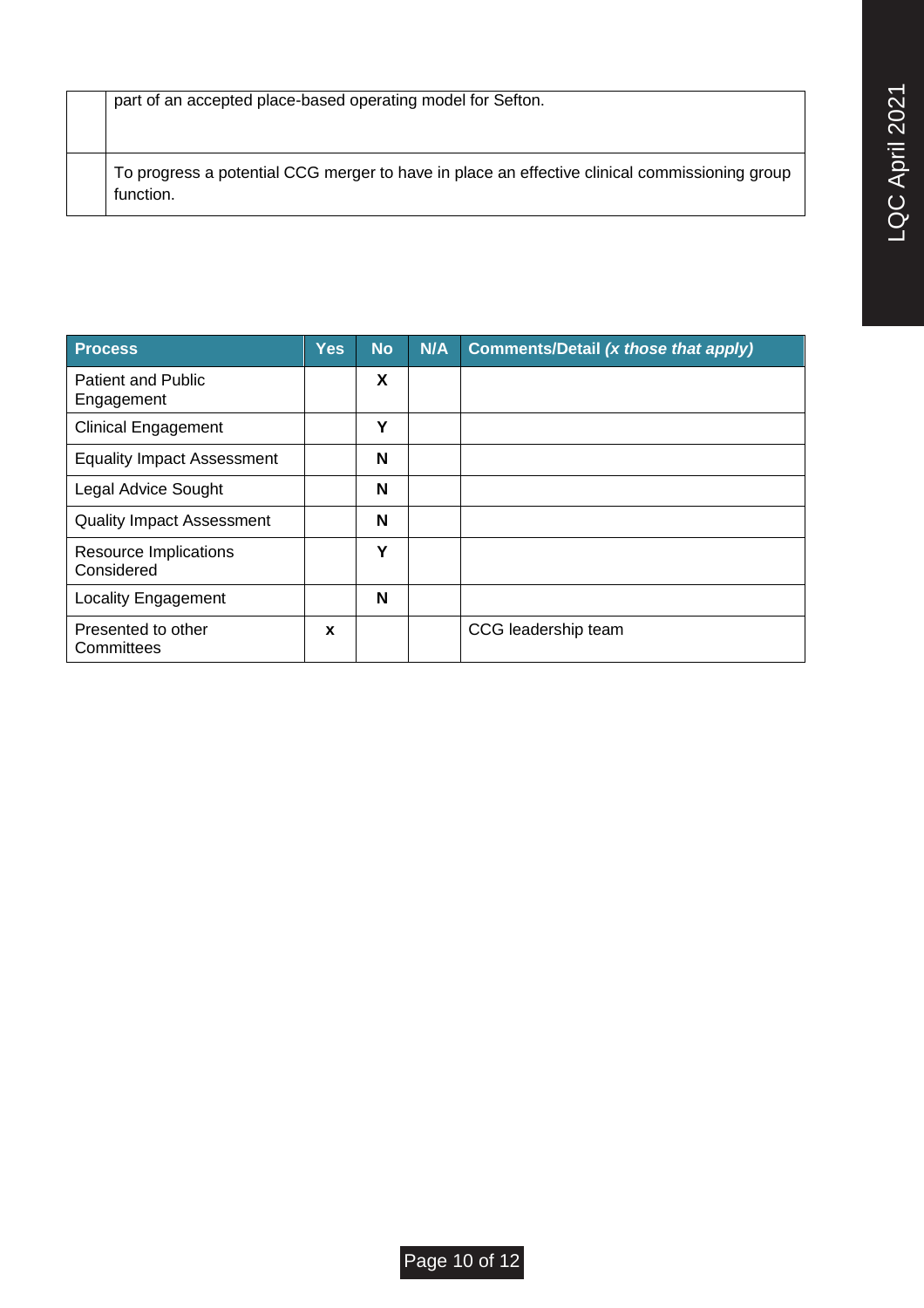### **Report to the Primary Care Committee April 2021**

### **1. Introduction and Background**

The Phase 6 LQC was approved in March 2020, however was not implemented due to COVID 19. A revised LQC was approved and started in July 2020, then suspended due to the letter issued on the 7<sup>th</sup> January by NHSE which advised that capacity should be released to enable focus on the COVID vaccination programme.

### **2. Key Issues**

Following the letter of the 7th January, part 1 LQC phase 6 was suspended until the end of March 2021, activity schemes in part 2 and part 3 have still continued.

The suspension was to allow primary care to be released to enable focus on the COVID vaccination programme. Primary care are starting to operate business as usual, alongside the vaccination programme which is still progressing for cohorts  $1 - 9$ . The programme has become more complex due to the 2<sup>nd</sup> doses being administered. The involvement of primary care in the programme will continue until 31<sup>st</sup> August 2021.

The LQC is again being reviewed with the aim that phase 7 will broadly mirror the schemes in phase 6, although there is a need to alter certain areas to reflect services affected by the pandemic, and any national changes to PCN schemes.

A proposal to extend the suspension of part 1LQC schemes until the end of quarter 1 was agreed by Leadership Team in March 2021.

It is intended that a phase 7 LQC will be finalised in the next few weeks, ready for the approval process. This LQC will cover a 9 month period, the 1st July 2021 until March 2022.

### **3. Recommendation**

The Committee is asked to ratify the decision taken at Leadership Team to support the suspension of phase 6 LQC until the end of quarter 1.

**Angela Price Primary Care Programme Lead April 2021**